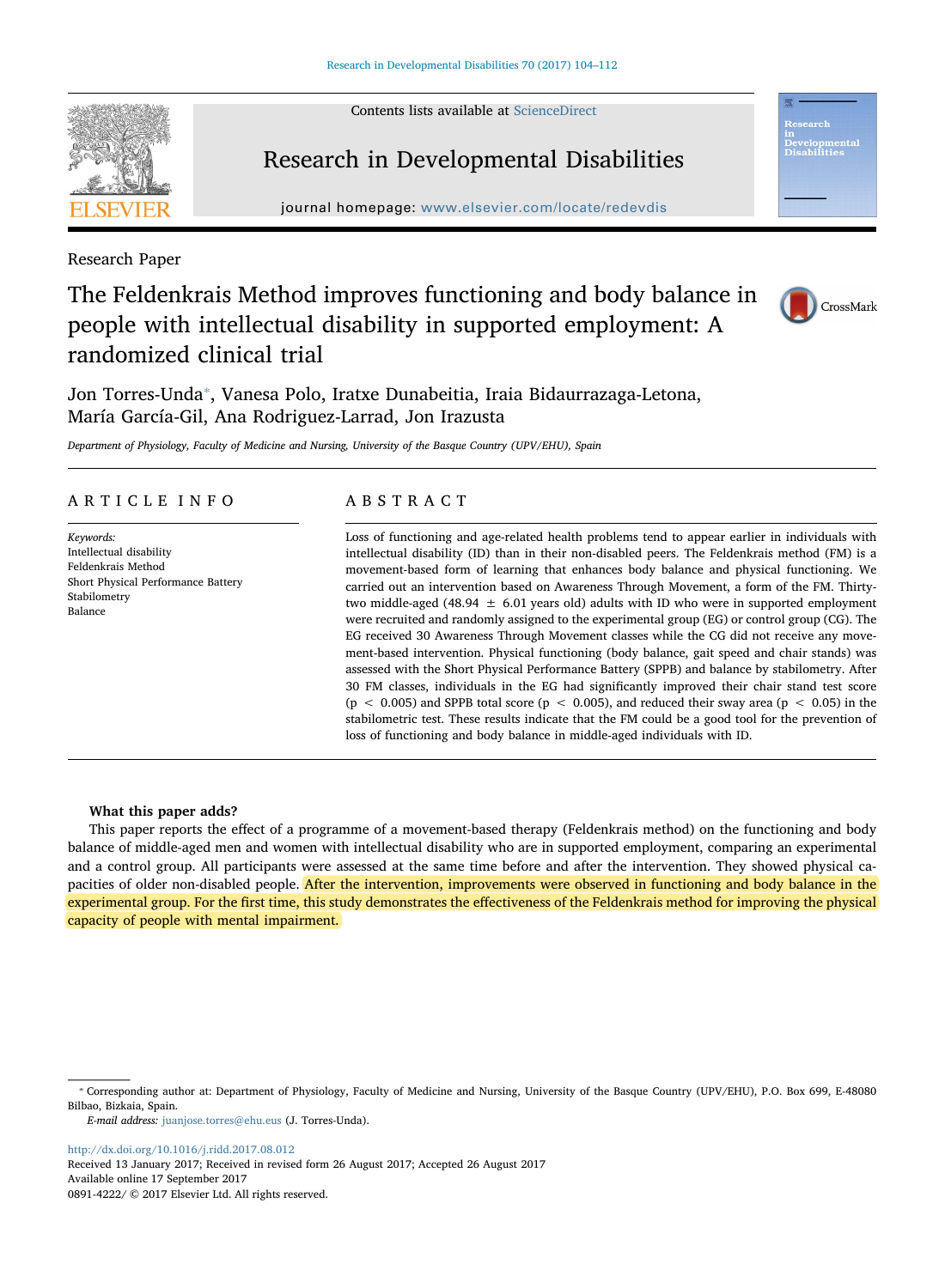

## 1. Introduction

The Feldenkrais method (FM) consists of individual or group classes in which a therapist gives verbal instructions to participants, providing different options on how to perform a specific movement task. That is, the therapist leaves the decision on how to do the movement up to the performer, who has to focus on thinking, feeling, sensing and doing the movement as easily as possible. In addition, participants are encouraged to generate many alternative movement solutions to the guided task in order to increase the opportunities for further distinctions and improvements to be made ([Hillier & Worley, 2015\)](#page-7-0). The purpose of these explorations is to practice the nonlinear process of sensing the difference between two or more ways to achieve the stated movement task; and then to discern which feels easier, that is, which requires less effort ([Connors, Galea, & Said, 2011](#page-7-1)). [Verrel, Almagor, Schumann,](#page-8-0) [Lindenberger, and Kühn \(2015\)](#page-8-0) described changes in spontaneous cortical activity in functionally-related regions after an intervention based on the FM and suggested that this method might provide meaningful information to the nervous system by clarifying functional relationships throughout the body and with the environment. [Feldenkrais \(1990\)](#page-7-2) hypothesized that his method could modify people's patterns of movement making them more efficient, including people with ID.

Intellectual disability (ID) is defined as a significantly reduced ability to understand new or complex information and to learn and apply new skills (impaired intelligence). This results in a reduced ability to cope independently (impaired social functioning), and begins before adulthood, with a lasting effect on development [\(WHO, 2016\)](#page-8-1). For the first time in history, adults with intellectual and developmental disabilities are living to experience old age [\(Bowers, Bigby, & Webber, 2009](#page-7-3)). Although the impact of ID on life expectancy is variable, most people with mild-to-moderate mental impairment can now expect to live as long as their non-disabled peers [\(Bittles et al., 2002](#page-7-4); [Fisher and Kettl, 2009;](#page-7-5) [Janicki, Dalton, Michael Henderson, & Davidson, 1999\)](#page-7-6). Nevertheless, the ageing process and related functional problems seem to have an earlier onset in people with ID. In addition, they lose movement and balance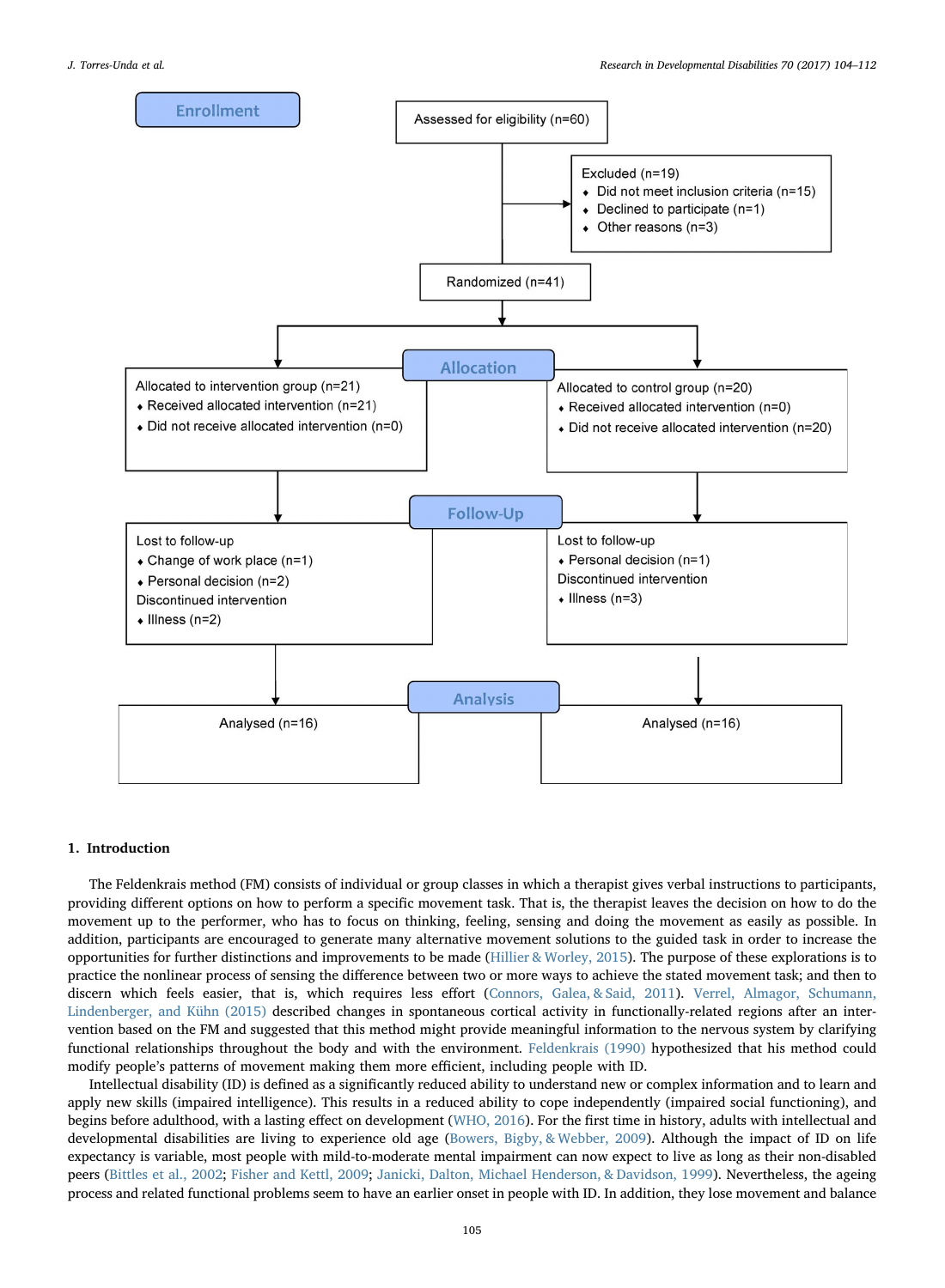skills, and this could lead to an increased risk of falls, and in turn, to a higher risk of disability and loss of quality of life ([Evenhuis,](#page-7-7) [Henderson, Beange, Lennox, & Chicoine, 2001\)](#page-7-7). Furthermore, the International Association for the Scientific Study of Intellectual Developmental Disabilities highlighted that one of the conditions with the greatest impact on health and quality of life of people with ID is obesity ([Lennox et al., 2002](#page-8-2)). It has been shown to be an increasing problem in adults with ID [\(Bennett, Kolko, Chia,](#page-7-8) [Elliott, & Kalarchian, 2017;](#page-7-8) [de Segal et al., 2016](#page-7-9); [De Winter, Bastiaanse, Hilgenkamp, Evenhuis, & Echteld, 2012\)](#page-7-10). Due to the severity of the aforementioned problem but the limited data available, there have been calls for more research into the overweight process in adults with ID [\(Ranjan, Nasser, & Fisher, 2017](#page-8-3)).

The utility of FM has been demonstrated with different levels of evidence in a wide range of fields ([Hillier & Worley, 2015\)](#page-7-0). Studies have analysed the effect of the method on healthy people and have found reductions in levels of anxiety and perceived exertion [\(Hopper, Kolt, & McConville, 1999;](#page-7-11) [James, Kolt, McConville, & Bate, 1998;](#page-7-12) [Kolt and McConville, 2000\)](#page-7-13). Other authors found reductions in perceived back pain after an FM intervention [\(Chinn, Trujillo, Kegerreis, & Worrell, 1994;](#page-7-14) [Ruth and Kegerreis, 1992;](#page-8-4) [Smith, McConville, & Kolt, 2001](#page-8-5)). In recent years, with the growing interest of the scientific community in ageing, researchers have started to explore the effect of this method on the process of ageing. Results have been promising, with evidence that the FM may be useful for improving balance and reducing the risk of falls, as a preventive measure in ageing populations ([Connors et al., 2011;](#page-7-1) [Hillier, Porter, Jackson, & Petkov, 2010;](#page-7-15) [Ullmann, Williams, Hussey, Durstine, & McClenaghan, 2010](#page-8-6)). We have found no evidence, however, concerning the use of this method for improving the functioning of people with ID.

The social and health-related benefits of the integration of the people with ID in the workplace are well known. People with ID often want to participate in work [\(Donelly et al., 2010;](#page-7-16) [Eggleton, Robertson, Ryan, & Kober, 1999\)](#page-7-17) and organisations like the United Nations have called for their inclusion in the workforce ([UN, 2006\)](#page-8-7). However, they are much less likely to be employed than their non-disabled peers [\(Holwerda, van der Klink, de Boer, Grootho](#page-7-18)ff, & Brouwer, 2013; [Parmenter, 2011\)](#page-8-8). In addition, people with ID who are in employment tend to need to retire earlier, producing social, economic and health problems. Taking into account that the loss of functioning observed could be a consequence of an early ageing process in these workers and the proposed benefits of FM, we hypothesized that the FM could be helpful to improve balance and functioning of employed people with ID.

#### 2. Methods

This research was approved by the Human Research Ethics Committee of the University of the Basque Country (UPV/EHU).

#### 2.1. Study design and participants

This was an experimental multicentre randomized study, with random allocation to a control group (CG) or to an experimental group (EG). It was open-label with the assessors, who were specialists experienced in working with people with ID (psychologists, nurses, physicians, physiotherapists), not being blinded to group allocation.

Participants were recruited from Lantegi Batuak (Loiu, Basque Country, Spain) a company that provides supported employment to people with ID. The study was carried out at two different sites of the aforementioned company where participants were working on similar tasks (assembling electrical devices). A list of individuals that met inclusion criteria was obtained from the database of the company. The recruitment strategy was through medical staff of the company inviting individuals on this list to join the study, after providing them and their parents or legal guardians with detailed information about the research: specifically, the objectives, measurement variables and details concerning the interventions were explained orally and in writing, to both potential participants and their parents or legal guardians. Written informed consent assent was obtained from the participants and written informed consent from their parents or legal guardians. Afterwards the individuals with ID were randomly assigned, in a 1:1 ratio by centre, to either the control or the intervention group, using a randomisation sequence generated by coin-tossing and placed in sealed opaque envelopes.

All of the participants fulfilled the inclusion criteria, namely, being between 40 and 60 years old with mild-to-moderate ID. Individuals were only excluded if it was considered that they would not be able to follow FM classes in a group or if they had previous experience of the FM.

## 2.2. Procedures

Participants were assessed at two stages: 1 week before the beginning the classes and just before the last of the 30 classes. The assessment included measurements of height, body weight and functioning.

Body height was measured (in cm) using a stadiometer (Marsden, T-226, UK) with the participant standing, without shoes. Body weight was measured using a digital floor scale (Tanita, HD-314w, USA) with participants wearing light clothes and no shoes. Body mass index (BMI) was calculated as weight divided by height squared.

The Short Physical Performance Battery (SPPB) and a stabilometric test were used to measure functioning. The SPPB is a composite score of performance (0–12) based on 3 functional tasks: walking speed, chair rise test and standing balance [\(Guralnik et al.,](#page-7-19) [1994\)](#page-7-19). To measure walking speed, two photocells (Seiko, S23751J, JP) connected with a recording chronometer were placed at the beginning and the end of 4-m course established at the study clinic. Participants were instructed to stand with both feet touching the starting line and to begin walking at their usual pace after a verbal command. The time between the activation of the first and the second photocell was recorded. The average of two walks was used to compute walking speed. In the chair rise test, performance was assessed as the time to complete five chair rises as quickly as possible. Categorical scores for above mentioned tests were based on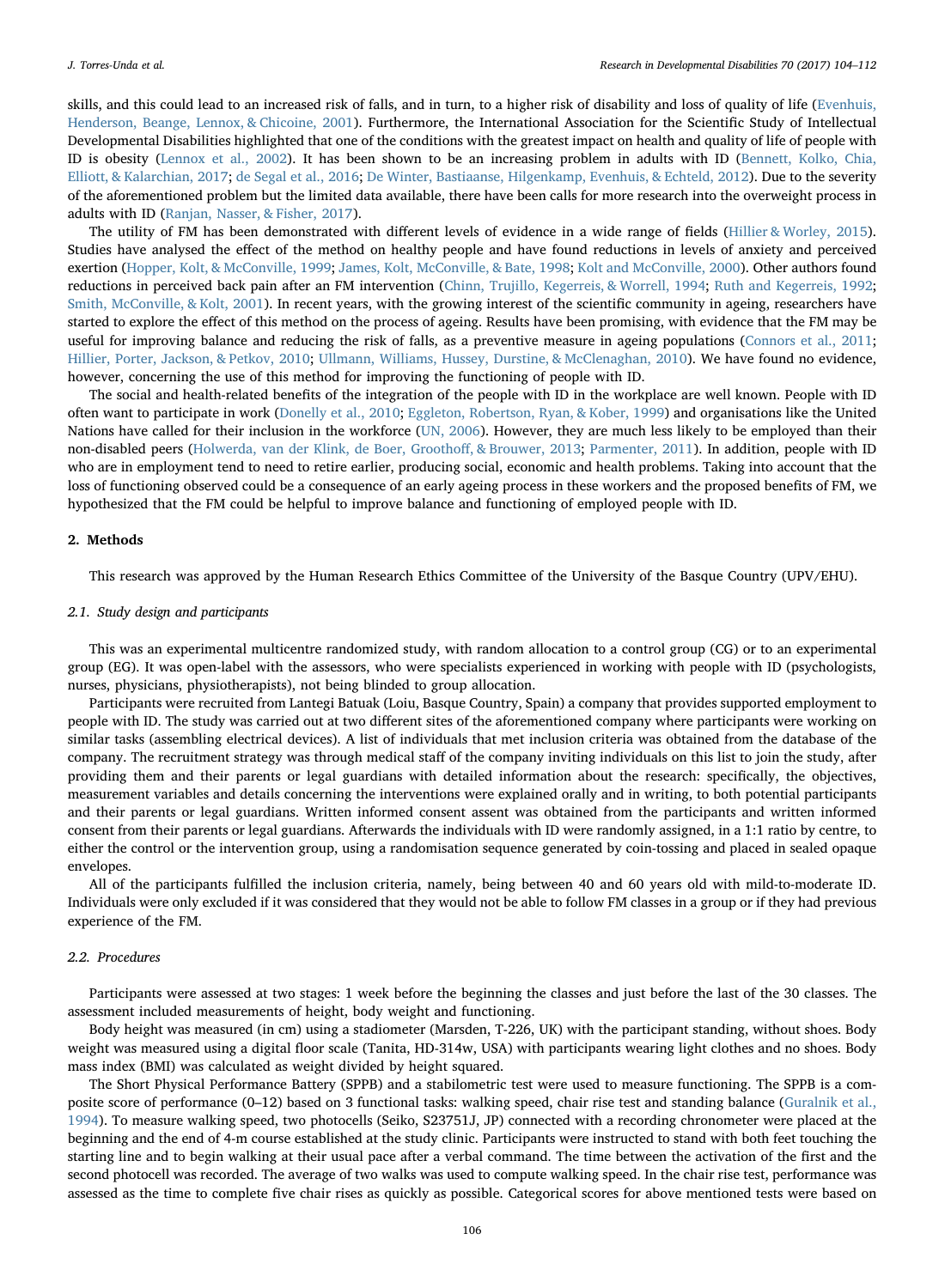previously established quartiles of timed performance according to methods developed by [Guralnik et al. \(1994\).](#page-7-19) As a measure of balance, the standing balance test was scored with responses ranging between 0 and 4. On each task, subjects can score between 0 and 4, with the higher values representing the best performance. Based on their subsequent risk of disability, mobility limitations have been characterized as being mild (score  $\geq$ 10), moderate (score 7–9), and severe (score 4–6). It has been shown to be a highly reliable test ([Guralnik et al., 1994\)](#page-7-19). Postural control was assessed with a static stabilometric platform (Winposture, Medicapteurs, FR) at an acquisition frequency of 50 Hz. Participants were asked to stand as still as possible, bare foot and with their eyes open, for 60 s. In order to ensure the same foot position for all the subjects, they were placed on the platform using a plastic device provided with this. Participants were instructed to look straight ahead at a mark placed onto the wall 2 m away at eye level. Data collection was initiated after participants adopted the required posture on the platform, stabilized their postural sway and signalled the experimenter that they were ready to begin. For safety reasons, an assessor remained near the participant without touching or providing additional instructions during the test. Displacements of the centre of gravity were expressed in terms of sway area  $\text{(mm}^2\text{)}$  and path length (mm).

All the assessments were carried out individually in well-lit, quiet, air-conditioned rooms at the company. Gender, date of birth, and level of ID were retrieved from medical records.

## 2.3. Intervention

The EG received 30 classes of Awareness Through Method, the model of FM that is delivered in a group and where the movement is verbally directed. The classes were conducted by a trained practitioner for 1 h, once a week. All classes were conducted sitting, standing or moving within the room. The CG did not receive FM or any other movement-based therapy.

## 2.4. Data analysis

Statistical analysis was performed using IBM SPSS Statistics for Windows (Version 22.0). Data were presented as mean ± standard deviation. Descriptive statistics were calculated for all outcome measures. Mean differences and relative changes (%) within the groups in the walking time (sec), walking speed (sec), chair stands (sec), standing balance (number), final SPPB scores and stabilometric outcomes were estimated using paired sample t-tests, while mean differences between the groups in these variables were estimated using repeated measures analysis of variance. Differences were considered significant at p < 0.05. To determine the magnitude of the interactions between time and group, the effect size or μ2 was calculated as described by [Cohen \(1998\)](#page-7-20) and interpreted as small (> 0.01 and < 0.06), moderate ( $\geq$ 0.06 and < 0.14) or large ( $\geq$ 0.14).

### 3. Results

This study was carried out between September 2015 and May 2016. At the beginning of this period, 21 individuals were assigned to the EG and 20 to the CG. The EG received thirty 1-h FM classes once a week for 30 weeks, compatible with their work commitments in the company, while the CG did not receive any intervention. At the end of this 30-week period, nine people had abandoned the study or were not available for assessment for various different reasons (illness, change of workplace or personal decision). Finally, a mixed-sex group of 32 middle-aged adults between 40 and 56 years old (EG: 11 men, 5 women; CG: 10 men, 6 women) completed the study (Image 1). The sample did not include any individuals with Down's Syndrome. For the EG, overall class attendance was 97.91% ranging from 27 to 30 classes and dropouts were generally a result of health-related issues and other commitments, not related to the study. No injuries were reported during the classes.

Data for all variables were found to be normally distributed using the Shapiro-Wilk test and Levene's test showed that the

All  $(n = 32)$ Age (years) 48.94  $\pm$  6.01 Anthropometry Height (cm) 162.25 ± 9.68 Weight (kg) 69.47  $\pm$  14.20 Body mass index  $(kg/m<sup>2</sup>)$  $26.36 \pm 4.89$ SPPB Standing balance (score) 2.90  $\pm$  1.22 Gait speed (score)  $2.81 \pm 0.71$ Gait speed time (sec)  $3.71 \pm 0.78$ Chair stands (score)  $2.42 \pm 1.09$ Chair stand time (sec)  $14.67 + 3.94$ Total SPPB (score)  $8.13 \pm 1.94$ 

Descriptive anthropometric and functioning data for all the participants  $(mean \pm SD)$ 

Note: Short Physical Performance Battery (SPPB).

<span id="page-3-0"></span>Table 1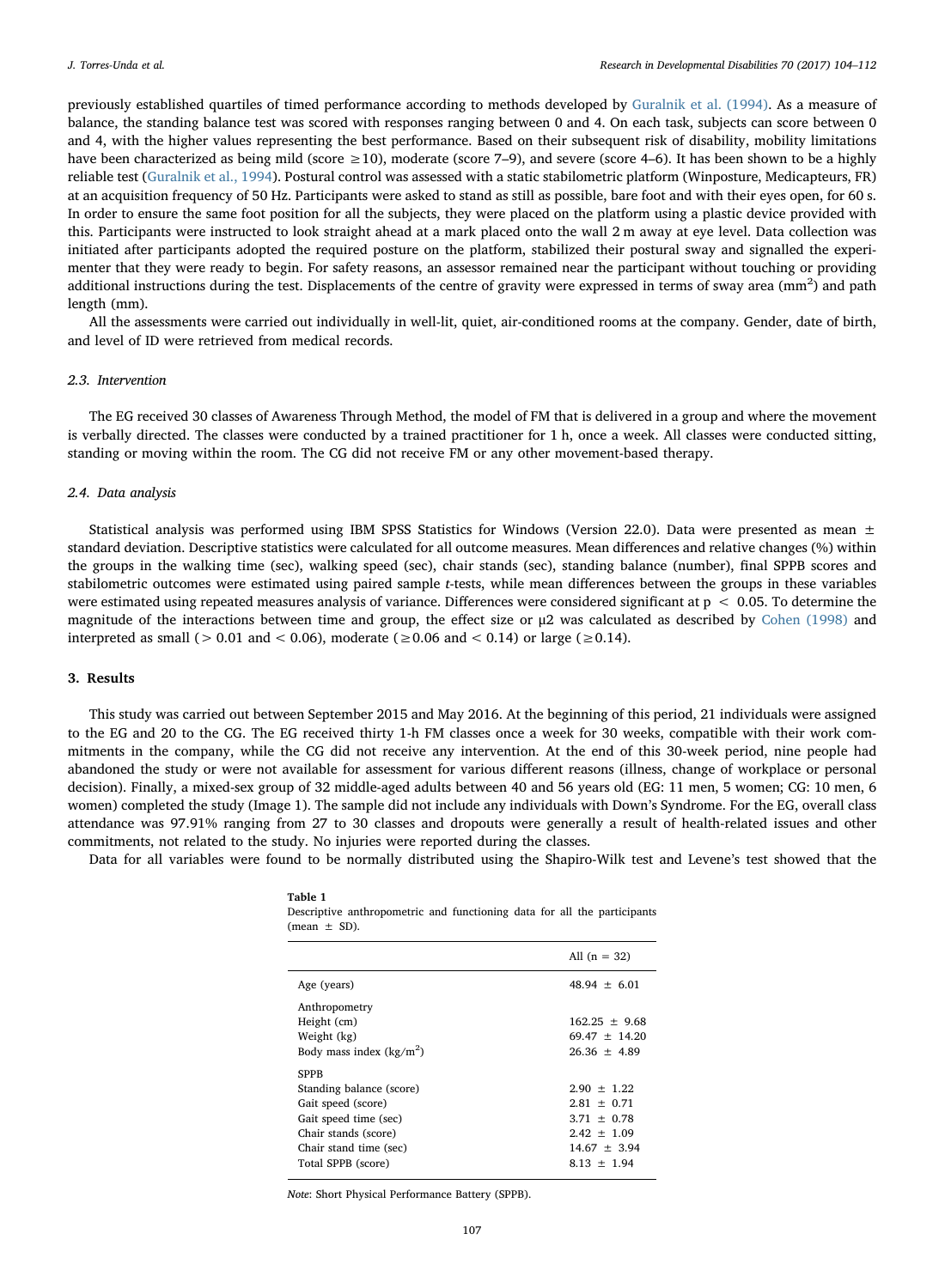#### <span id="page-4-0"></span>Table 2

Comparison of anthropometric characteristics before and after the Feldenkrais method intervention by grou (mean  $\pm$  SD).

|                                                                          | Experimental group $(n = 16)$                              |                                                          |                               | Control group $(n = 16)$                                 |                                                          |                         | § Interaction           |                         |
|--------------------------------------------------------------------------|------------------------------------------------------------|----------------------------------------------------------|-------------------------------|----------------------------------------------------------|----------------------------------------------------------|-------------------------|-------------------------|-------------------------|
|                                                                          | Pre                                                        | Post                                                     | $\%$                          | Pre                                                      | Post                                                     | $\%$                    | Sig.                    |                         |
| Age (years)                                                              | $49.56 \pm 5.81$                                           |                                                          |                               | $48.31 \pm 6.34$                                         |                                                          |                         |                         |                         |
| Anthropometry<br>Height (cm)<br>Weight (kg)<br>Body mass index $(kg/m2)$ | $159.14 \pm 8.99$<br>$67.97 \pm 15.91$<br>$26.84 \pm 5.97$ | $159.01 \pm 9.01$<br>$67.03 \pm 16.01$<br>$26.51 + 5.99$ | $-0.08$<br>$-1.38$<br>$-1.22$ | $165.57 \pm 9.57$<br>$71.08 \pm 12.47$<br>$25.93 + 3.55$ | $165.54 \pm 9.58$<br>$71.62 \pm 12.96$<br>$26.17 + 3.67$ | $-0.01$<br>0.75<br>0.92 | 0.123<br>0.453<br>0.471 | 0.080<br>0.020<br>0.018 |

Note: %: Differences between pre- and post-intervention results in percentages. §: Differences between experimental and control group.

assumption of equal variance was met. [Table 1](#page-3-0) lists the descriptive data for age, anthropometric characteristics, functioning as measured with the SPPB and body balance as measured by stabilometry at the beginning of the research for all participants. Anthropometry and SPPB results before and after the FM intervention by group are compared in [Tables 2 and 3](#page-4-0), respectively. In the anthropometric analysis, no significant changes were found in height, body weight or BMI within or between the groups at the beginning or the end of the intervention. Regarding the functional assessment, the participants of the EG performed tasks in less time and their scores in all the tests were better after the intervention than in the pre-test. Although no changes were detected in the standing balance for the CG, this group improved its performance in gait speed and chair stands tests from the first to the second assessment. Nevertheless, the relative improvements in these variables as well as in SPPB total score were higher in the EG than the CG. The EG showed a highly significant improvements ( $p < 0.001$ ) in chair stand test performance (time and score) between preand post-intervention, significant changes were also observed in the CG ( $p < 0.05$ ). A significant ( $p < 0.005$ ) interaction between group and time for the SPPB total score indicated that the individuals in the EG improved their functioning more than controls.

In the stabilometry, there were also differences for each group between pre- and post-intervention tests in the sway area  $\text{(mm}^2\text{)}$ and in the path length (mm). No differences or interactions between groups were found for any of the stabilometric parameters ([Fig. 1](#page-5-0)).

#### 4. Discussion

The main purpose of this study was to evaluate the efficiency of an FM programme in adults with mild-to-moderate ID. Our data indicate that this type of programme is feasible and safe in this population and after 30 classes of this method people with ID had better functioning.

#### 4.1. Anthropometry

The mean value of the BMI of the participants in this study was  $26.36 \pm 4.89 \text{ kg/m}^2$ , which is considered overweight (WHO, 2017). No significant changes in body weight were observed. Given the nature of the FM intervention, it was not expected that there would be change in anthropometric parameters. Interestingly, some subgroups of adults with ID (specifically, those with mild ID) are more likely to be obese than the general population [\(Bhaumik, Watson, Thorp, Tyrer, & McGrother, 2008\)](#page-7-21) and as occurs among the non-disabled population, between the 50 and 60 years old the risk of being obese increases dramatically for people with mild-to-moderate ID [\(Moran et al., 2005\)](#page-8-9). It is interesting to note that we found a lower rate of overweight than that found by [San Mauro-](#page-8-10)[Martín et al. \(2016\)](#page-8-10) for adults with ID who were not work integrated.

#### Table 3

Comparison of functioning before and after the Feldenkrais method intervention by group (mean  $\pm$  SD).

|                          | Experimental group ( $n = 16$ ) |                  |             | Control group $(n = 16)$ |                 |               | § Interaction |          |
|--------------------------|---------------------------------|------------------|-------------|--------------------------|-----------------|---------------|---------------|----------|
|                          | Pre                             | Post             | $\%$        | Pre                      | Post            | $\frac{0}{0}$ | Sig.          | $\eta^2$ |
| Age (years)              | $49.56 \pm 5.81$                |                  |             | $48.31 + 6.34$           |                 |               |               |          |
| <b>SPPB</b>              |                                 |                  |             |                          |                 |               |               |          |
| Standing balance (score) | $2.56 \pm 1.41$                 | $3.06 + 1.28$    | 19.53       | $3.29 + 0.91$            | $3.29 + 1.13$   | 0.00          | 0.251         | 0.047    |
| Gait speed (score)       | $2.81 \pm 0.75$                 | $3.07 \pm 0.68$  | 9.25        | $2.86 \pm 0.67$          | $2.86 \pm 0.74$ | 0.00          | 0.325         | 0.035    |
| Gait speed time (sec)    | $3.78 \pm 0.92$                 | $3.52 \pm 0.72$  | $-6.87$     | $3.61 \pm 0.58$          | $3.55 + 0.61$   | $-1.66$       | 0.280         | 0.042    |
| Chair stands (score)     | $2.25 + 1.06$                   | $3.50 \pm 0.81$  | 55.55***    | $2.58 + 1.12$            | $3.25 + 0.85$   | $25.97*$      | 0.136         | 0.083    |
| Chair stand time (sec)   | $15.46 \pm 4.56$                | $10.72 \pm 2.98$ | $-30.65***$ | $13.72 + 3.10$           | $11.09 + 2.84$  | $-19.17**$    | 0.121         | 0.090    |
| Total SPPB (score)       | $7.63 \pm 2.06$                 | $9.63 \pm 1.71$  | $26.21***$  | $8.67 + 1.61$            | $9.25 \pm 1.99$ | 6.69          | 0.002         | 0.316    |

Note: %: Differences between pre- and post-intervention results in percentages. §: Differences between experimental and control group.

Experimental group: chair stands score (p < 0.000); chair stand time (p < 0.000); SPPB score (p < 0.000)/ Control group: chair stands score (p < 0.039); chair stand time ( $p < 0.006$ ).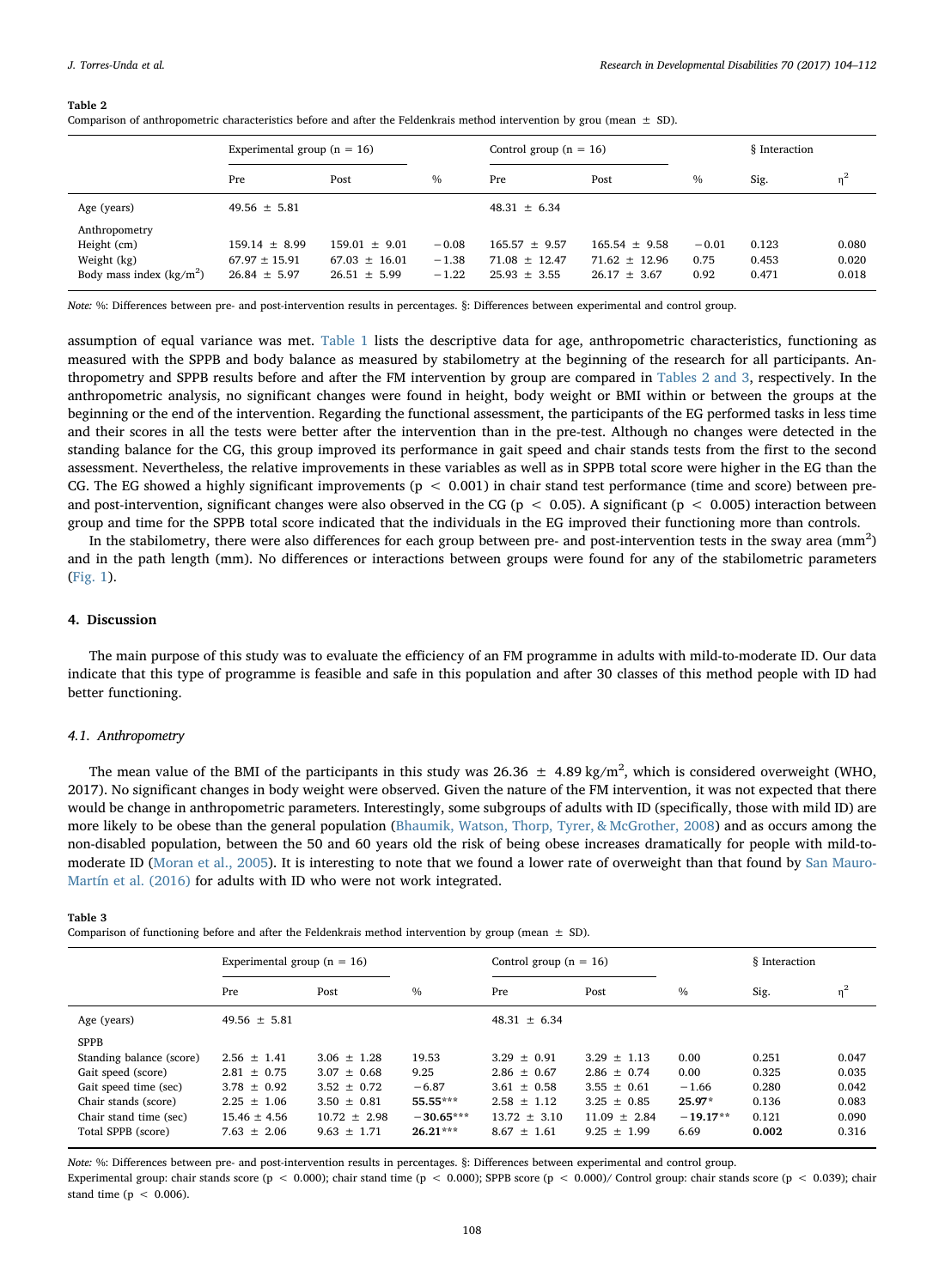<span id="page-5-0"></span>

Fig. 1. Comparison of sway area (mm<sup>2</sup>) and path length (mm) for the experimental and control group before (pre) and after (post) the intervention. Values are means and standard deviations.  $* p < 0.05$ .

## 4.2. Short Physical Performance Battery

The SPPB is used to assess physical functioning and predict disability across different populations, commonly in ageing adults. This battery of tests was selected for our research because we speculated that the physical fitness of our sample would be similar to levels in older adults. Comparing with the times (sec) for the chair stand and gait tests published by [Guralnik et al. \(1994\)](#page-7-19), before the intervention, the participants in our research required approximately the same time as that needed by a population aged over 71 years. Further, the scores obtained before the intervention by both of our study groups for all the SPPB tests were relatively similar to the reference values provided by [Cabrero-Garcia et al. \(2012\)](#page-7-22) for non-disabled people aged over 76 years. After the intervention, the improvement in the SPPB total score for the EG was 2 points, which can be considered clinically meaningful ([Kwon et al., 2009;](#page-7-23) [Perera, Mody, Woodman, & Studenski, 2006\)](#page-8-11). In addition, the relative improvement in this variable was highly significant for the EG  $(p < 0.005)$  but for the CG. Another meaningful change was found in the chair stand test, where the participants of the EG improved their time by more than 25%. The CG also significantly improved both their time and score for the same test. Nevertheless, after the intervention, controls required more time and obtained lower scores than the EG. In this study, both groups became more proficient at the chair stand test, but there was a nearly two-fold stronger improvement in the EG (55.55% vs 25.97% in the CG). Furthermore, the improvement in the CG could be a bias caused by research participation effects, which are intrinsic to all human research designs as has been previously described [\(McCambridge, Kypri, & Elbourne, 2014](#page-8-12)). Previously, muscle strength has been associated with improved ability to perform daily activities in individuals with ID ([Horvat, Pitetti, & Croce, 1997\)](#page-7-24). Thus, the substantial improvements in the chair test observed in the present study could be attributable to improved lower limb muscle strength resulting from the FM programme.

At baseline, although not statistically significant, there were differences in functioning between the groups. Specifically, results indicated that the CG individuals had better standing balance, gait speed and performance in the chair stand test and, consequently, had higher SPPB total scores. Further, CG individuals showed improvement in chair stand performance ( $p < 0.05$ ). This improvement observed in the chair stand test might be related to the activity level of the CG participants.

Individuals with ID are generally rather inactive and have lower physical fitness levels than the general population ([Fernhall & Pitetti, 2001](#page-7-25)). However, we hypothesize that the participants in this study had a relatively high potential for improving their physical performance due to their regular activity related to their employment and this might have influenced the overall results obtained. Nevertheless, the other SPPB results showed no improvements, with no differences being found in the scores between the first assessment and 30 weeks later, at the end of the programme. With regard to the EG group, significant improvements were observed in the SPPB total score ( $p < 0.005$ ). Interestingly, the significant interaction observed ( $p < 0.01$ ) indicated that EG participants' improvements were larger than those observed in the CG group. Furthermore, although CG participants performed better than those in the EG group at the beginning of the study, by the end of the intervention the reverse was true. Overall, these findings indicate that individuals with ID significantly improved their physical functioning by participating in an FM intervention.

## 4.3. Stabilometry

A stabilometric platform is a common tool for measuring body balance in numerous health-related problems [\(Ishizaki et al., 2002;](#page-7-26) [Jahn, Langhagen, & Heinen, 2015;](#page-7-27) [Lopes, Almeida, Menezes, & Guimarães, 2014;](#page-8-13) [Tropp, Ekstrand, & Gillquist, 1983](#page-8-14)) or other conditions related to physical or physiological changes ([Gutierrez, Argothy, Ramírez, Rubiano, & Porras, 2015;](#page-7-28) [Oliveira, Vieira, Macedo,](#page-8-15) [Simpson, & Nadal, 2009](#page-8-15); [Sakaguchi, Taguchi, Miyashita, & Katsuno, 1994](#page-8-16)). Several authors have reported changes in body balance using stabilometry in people with neurological conditions such as Alzheimeŕs Disease, other types of dementia and certain psychiatric disorders [\(Leandri et al., 2009;](#page-7-29) Leandri, [Campbell, Molfetta, Barbera, & Tabaton, 2015;](#page-8-17) [Tsunoda et al., 2010\)](#page-8-18). Further, a few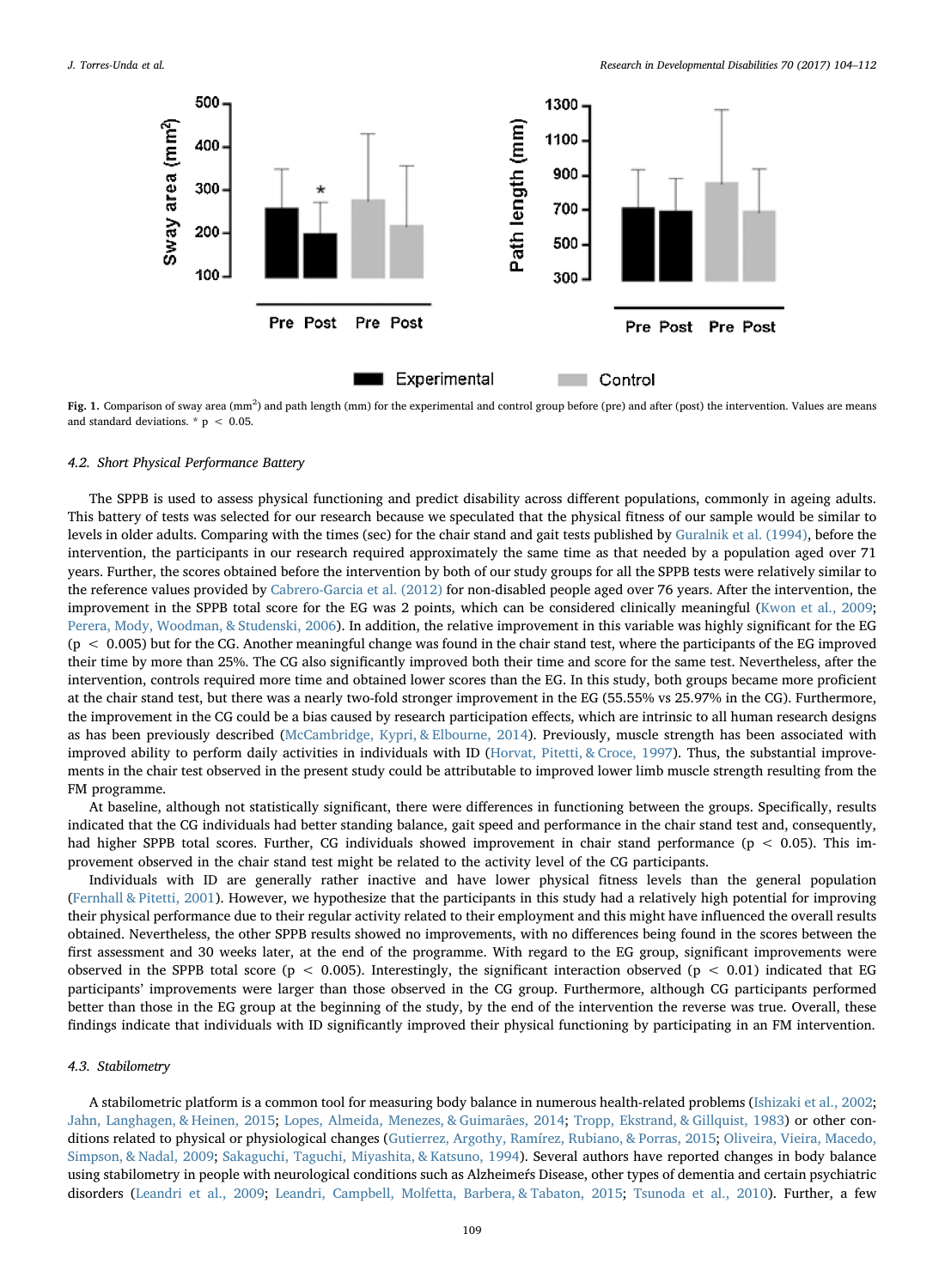researchers have used this technique for the assessment of young people with ID ([Cabeza-Ruiz et al., 2011](#page-7-30); [Molloy,](#page-8-19) [Dietrich, & Bhattacharya, 2003](#page-8-19)), and [Dellavia, Pallavera, Orlando, and Sforza \(2009\)](#page-7-31) used it in athletes with ID, but to the best of our knowledge, this is the first study applying stabilometry to adults (aged over 40 years old) with ID.

Our results showed that adults with ID had elevated values of body sway with respect to the reference values for non-disabled people ([AFP, 1985](#page-7-32)) and poorer balance than healthy adults [\(Rodriguez-Rubio et al., 2015\)](#page-8-20). On the other hand, comparing with studies investigating movement disorders, the people who took part in our study showed better body balance than people with neurological disorders of movement ([Nardone, Godi, Grasso, Guglielmetti, & Schieppati, 2009;](#page-8-21) [Schieppati, Tacchini, Nardone,](#page-8-22) [Tarantola, & Corna, 1999\)](#page-8-22). Notably, in the second assessment, after the intervention, a significantly smaller sway area was observed in the EG (p < 0.05). Our findings are consistent with those of [Enkelaar, Smulders, van Schrojenstein Lantman-de Valk,](#page-7-33) [Weerdesteyn, and Geurts \(2013\)](#page-7-33), who demonstrated that people with ID have substantially poorer balance than older adults in the general population. Nevertheless, our data indicate that exercise and movement-based therapies improve body balance in people with ID, as other authors have concluded for non-disabled people [\(De Kam, Smulders, Weerdesteyn, & Smits-Engelsman, 2009;](#page-7-34) [Korpelainen et al., 2010](#page-7-35); [Wolf, Coogler, & Xu, 1997](#page-8-23)).

[Clark, Schumann, and Mostofsky \(2015\)](#page-7-36) highlighted that focussed attention is closely linked to better movement as a rationale behind the functional improvement obtained with the practise of mindful movement training, such as the FM. These factors could also explain the improvement in balance and functioning we observed after our FM programme of one session per week for 30 weeks.

#### 4.4. Clinical relevance of the FM

The [World Health Organization \(2009\)](#page-8-24) reported that countries do not provide the support necessary for ageing adults with ID to reach their potential, this creating a significant barrier to them achieving inclusion in everyday life, and called for more research including older and younger individuals to unravel effects of age and attitudes towards supported employment for people with ID.

In comparison with non-disabled people, low levels of physical activity were reported to be low for adults with ID ([Stanish et al.,](#page-8-25) [2016\)](#page-8-25) and still lower for specifically older adults with ID ([Hilgenkamp, van Wijck, & Evenhuis, 2012](#page-7-37)). It remains unclear, however, at what age the onset of loss of functioning occurs in people with ID. [Maaskant et al. \(1996\)](#page-8-26) showed substantial decreases in the functioning of people with Down's syndrome at the age of 40 years. In line with this, we found that baseline SPPB scores in 40- to 56 year-olds with mild-to-moderate intellectual disability were close to those obtained by a population of non-disabled people aged over 76 years [\(Cabrero-Garcia et al., 2012](#page-7-22)). Even before it had been documented that a lack of physical activity affects the health of adults with ID earlier than the rest of population [\(Bhaumik et al., 2008;](#page-7-21) Mikoł[ajczyk & Jankowicz-Szyma](#page-8-27)ńska, 2014), [Robertson et al. \(2000\)](#page-8-28) suggested that increasing their levels of physical activity would be the single most effective way of improving the health of middleaged people with ID, and it might also prevent the ageing process-related loss of functioning.

The care of dependent individuals, regardless of whether they have ID, is a major challenge for society, both because of the large number of persons that will require care in coming years and because of the high economic cost involved [\(Doran et al., 2012;](#page-7-38) [Polder,](#page-8-29) [Meerding, Bonneux, & Van Der Maas, 2002](#page-8-29); [Sosvilla & Moral, 2011; Strydom et al., 2010\)](#page-8-30). [Blick, Litz, Thornhill, and Goreczny \(2016\)](#page-7-39) found that individuals with ID integrated in the workforce reported a better quality of life, more activity and greater financial autonomy. In our opinion, the integration of people with ID in the workplace should be an opportunity for saving health care-related costs and optimizing social investment. In addition, movement-based therapies like those based on the FM would be a promising tool to include in work integration programmes for improving the functioning of workers with ID and preventing work-related illness, as has been described in non-disabled people ([Koneru & Tanikonda, 2015](#page-7-40); [Raingruber & Robinson,2007](#page-8-31)).

The number of participants could be considered a limitation of this study, in particular regarding the interpretation of stabilometry data. In addition, more frequent classes might be more appropriate for investigating changes associated with the intervention. Nevertheless, though the timetable of classes was limited by the availability of the participants given their work commitments, we expected that changes might observed with weekly classes given the changes in non-disabled people reported by [Hillier et al. \(2010\)](#page-7-15) with this frequency of classes over just 2 months. On the other hand, to our knowledge, it is the first study to determine the effect of an FM programme on individuals with ID and, further, no previous data were found on stabilometry in middle-aged people with ID, and hence, there is limited data with which to compare our findings.

### 5. Conclusions

This study indicates that a 30-week programme of FM classes is able to improve the functioning of middle-aged individuals with ID. Policy makers as well as authorities responsible for health and employment should take these findings into account in order to integrate people with ID into the workforce and reduce the economic, health and social costs of caring for this population.

#### Acknowledgements

We would like to sincerely thank the participants in this research. The work was facilitated by an agreement between the regional government Diputación Foral de Bizkaia/Bizkaiko Foru Aldundia (Departamento de Acción Social/Gizarte Ekintza Zaila) and Lantegi Batuak.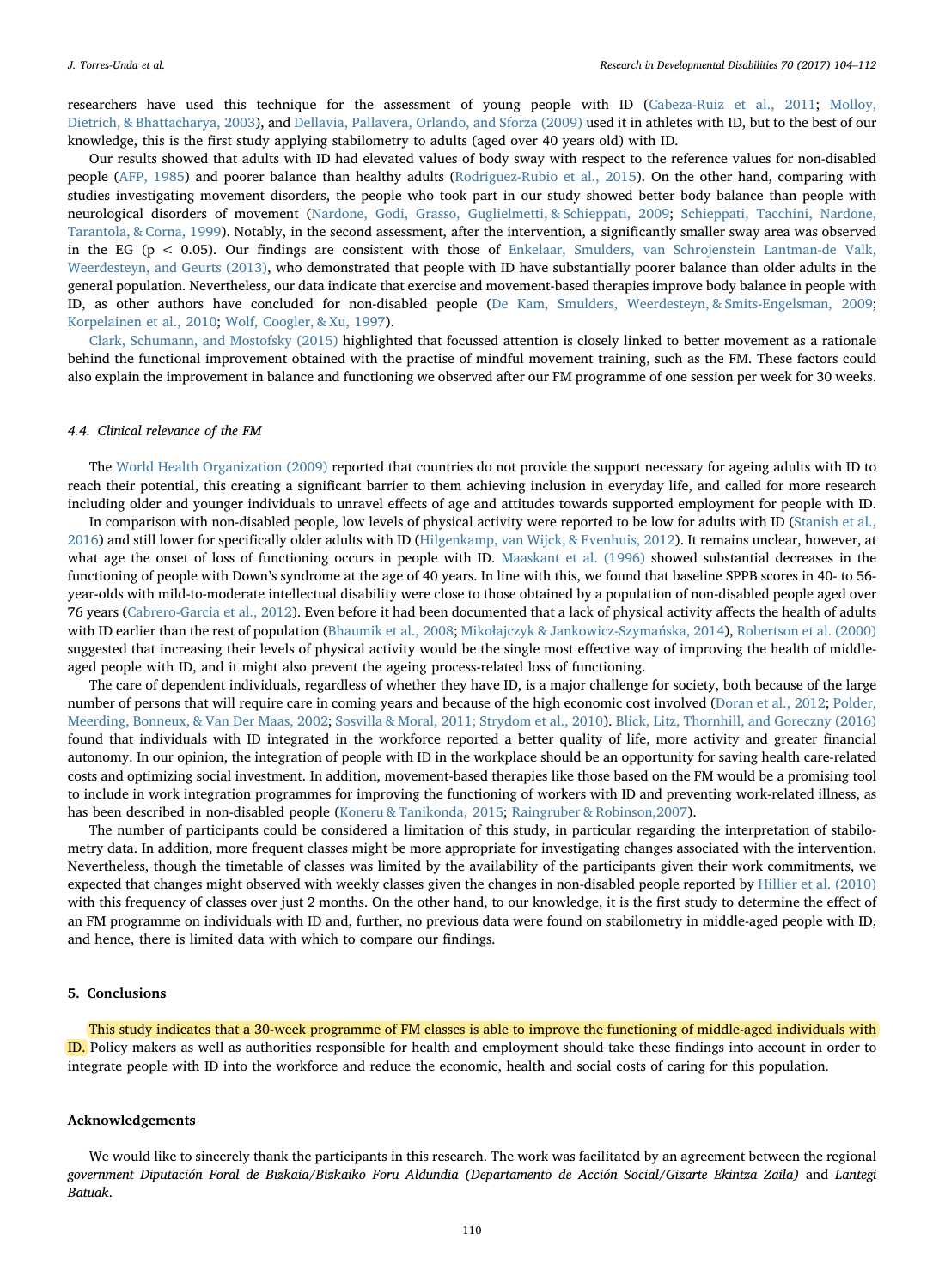#### References

- <span id="page-7-32"></span>A.F.P. Normes 85 (1985). Association Posture et Équilibre, 66 rue de Lisbonne 750008 Paris. Retrieved from <http://ada-posturologie.fr/Scliniq.htm>. Accessed 19 November, 2016.
- <span id="page-7-8"></span>Bennett, E. A., Kolko, R. P., Chia, L., Elliott, J. P., & Kalarchian, M. A. (2017). Treatment of obesity among youth with intellectual and developmental disabilities: an emerging role for telenursing. Western Journal of Nursing Research, 39(8), 1008-1027. <http://dx.doi.org/10.1177/0193945917697664>.
- <span id="page-7-21"></span>[Bhaumik, S., Watson, J. M., Thorp, C. F., Tyrer, F., & McGrother, C. W. \(2008\). Body mass index in adults with intellectual disability: Distribution, associations and](http://refhub.elsevier.com/S0891-4222(17)30214-7/sbref0015) [service implications: a population based prevalence study.](http://refhub.elsevier.com/S0891-4222(17)30214-7/sbref0015) Journal of Intellectual Disability Research, 52(4), 287–298.
- <span id="page-7-4"></span>[Bittles, A. H., Petterson, B. A., Sullivan, S. G., Hussain, R., Glasson, E. J., & Montgomery, P. D. \(2002\). The in](http://refhub.elsevier.com/S0891-4222(17)30214-7/sbref0020)fluence of intellectual disability on life expectancy. The [Journals of Gerontology Series A: Biological Sciences and Medical Sciences, 57](http://refhub.elsevier.com/S0891-4222(17)30214-7/sbref0020)(7), M470–M472.
- <span id="page-7-39"></span>[Blick, R. N., Litz, K. S., Thornhill, M. G., & Goreczny, A. J. \(2016\). Do inclusive work environments matter? E](http://refhub.elsevier.com/S0891-4222(17)30214-7/sbref0025)ffects of community-integrated employment on quality of [life for individuals with intellectual disabilities.](http://refhub.elsevier.com/S0891-4222(17)30214-7/sbref0025) Research in Developmental Disabilities, 53, 358–366.
- <span id="page-7-30"></span><span id="page-7-3"></span>Bowers, B., Bigby, C., & Webber, R. (2009). [Intellectual disability and ageing. Interdisciplinary care of older people: Issues and innovations](http://refhub.elsevier.com/S0891-4222(17)30214-7/sbref0030). Sydney, Australia: Elsevier60–77. [Cabeza-Ruiz, R., García-Massó, X., Centeno-Prada, R. A., Beas-Jiménez, J. D., Colado, J. C., & González, L. M. \(2011\). Time and frequency analysis of the static balance](http://refhub.elsevier.com/S0891-4222(17)30214-7/sbref0035) [in young adults with Down syndrome.](http://refhub.elsevier.com/S0891-4222(17)30214-7/sbref0035) Gait & Posture, 33(1), 23–28.
- <span id="page-7-22"></span>[Cabrero-Garcia, J., Munoz-Mendoza, C. L., Cabanero-Martinez, M. J., Gonzalez-Llopis, L., Ramos-Pichardo, J. D., & Reig-Ferrer, A. \(2012\). Short physical performance](http://refhub.elsevier.com/S0891-4222(17)30214-7/sbref0040) [battery reference values for patients 70 years-old and over in primary health care.](http://refhub.elsevier.com/S0891-4222(17)30214-7/sbref0040) Atencion primaria/Sociedad Espanola de Medicina de Familia y Comunitaria, 44(9), 540–[548.](http://refhub.elsevier.com/S0891-4222(17)30214-7/sbref0040)
- <span id="page-7-14"></span>Chinn, J., Trujillo, D., Kegerreis, S., & Worrell, T. (1994). Eff[ect of a Feldenkrais intervention on symptomatic subjects performing a functional reach.](http://refhub.elsevier.com/S0891-4222(17)30214-7/sbref0045) Isokinetics and [Exercise Science, 4](http://refhub.elsevier.com/S0891-4222(17)30214-7/sbref0045)(4), 131–136.
- <span id="page-7-36"></span>Clark, D., Schumann, F., & Mostofsky, S. H. (2015). Mindful movement and skilled attention. Frontiers in Human Neuroscience, 9(297), [http://dx.doi.org/10.3389/](http://dx.doi.org/10.3389/fhumn.2015.00297) fhumn.2015.00297 [Advance online publication](http://dx.doi.org/10.3389/fhumn.2015.00297).
- <span id="page-7-20"></span>Cohen, J. (1998). Statistical power analysis for the behavioral sciences [\(2nd ed.\). Hillsdale, NJ: Lawrence Earlbaum Associates](http://refhub.elsevier.com/S0891-4222(17)30214-7/sbref0055).
- <span id="page-7-1"></span>[Connors, K. A., Galea, M. P., & Said, C. M. \(2011\). Feldenkrais method balance classes improve balance in older adults: A controlled trial.](http://refhub.elsevier.com/S0891-4222(17)30214-7/sbref0060) Evidence-Based [Complementary and Alternative Medicine, 2011](http://refhub.elsevier.com/S0891-4222(17)30214-7/sbref0060).
- <span id="page-7-9"></span>[de Segal, M., Eliasziw, M., Phillips, S., Bandini, L., Curtin, C., Kral, T. V., & Must, A. \(2016\). Intellectual disability is associated with increased risk for obesity in a](http://refhub.elsevier.com/S0891-4222(17)30214-7/sbref0065) [nationally representative sample of US children.](http://refhub.elsevier.com/S0891-4222(17)30214-7/sbref0065) Disability and Health Journal, 9(3), 392–398.
- <span id="page-7-34"></span>[De Kam, D., Smulders, E., Weerdesteyn, V., & Smits-Engelsman, B. C. M. \(2009\). Exercise interventions to reduce fall-related fractures and their risk factors in](http://refhub.elsevier.com/S0891-4222(17)30214-7/sbref0070) [individuals with low bone density: A systematic review of randomized controlled trials.](http://refhub.elsevier.com/S0891-4222(17)30214-7/sbref0070) Osteoporosis International, 20(12), 2111–2125.
- <span id="page-7-10"></span>De [Winter, C. F., Bastiaanse, L. P., Hilgenkamp, T. I. M., Evenhuis, H. M., & Echteld, M. A. \(2012\). Overweight and obesity in older people with intellectual disability.](http://refhub.elsevier.com/S0891-4222(17)30214-7/sbref0075) [Research in Developmental Disabilities, 33](http://refhub.elsevier.com/S0891-4222(17)30214-7/sbref0075)(2), 398–405.
- <span id="page-7-31"></span>[Dellavia, C., Pallavera, A., Orlando, F., & Sforza, C. \(2009\). Postural stability of athletes in Special Olympics.](http://refhub.elsevier.com/S0891-4222(17)30214-7/sbref0080) Perceptual and Motor Skills, 108(2), 608–622.

<span id="page-7-16"></span>Donelly, M., Hillman, A., Stancliff[e, R. J., Knox, M., Whitaker, L., & Parmenter, T. R. \(2010\). The role of informal networks in providing e](http://refhub.elsevier.com/S0891-4222(17)30214-7/sbref0085)ffective work opportunities [for people with an intellectual disability.](http://refhub.elsevier.com/S0891-4222(17)30214-7/sbref0085) Work, 36(2), 227–237.

- <span id="page-7-38"></span>[Doran, C. M., Einfeld, S. L., Madden, R. H., Otim, M., Horstead, S. K., Ellis, L. A., & Emerson, E. \(2012\). How much does intellectual disability really cost? First](http://refhub.elsevier.com/S0891-4222(17)30214-7/sbref0090) estimates for Australia. [Journal of Intellectual and Developmental Disability, 37](http://refhub.elsevier.com/S0891-4222(17)30214-7/sbref0090)(1), 42–49.
- <span id="page-7-17"></span>[Eggleton, I., Robertson, S., Ryan, J., & Kober, R. \(1999\). The impact of employment on the quality of life of people with an intellectual disability.](http://refhub.elsevier.com/S0891-4222(17)30214-7/sbref0095) Journal of Vocational [Rehabilitation, 13](http://refhub.elsevier.com/S0891-4222(17)30214-7/sbref0095)(2), 95–107.

<span id="page-7-33"></span>[Enkelaar, L., Smulders, E., van Schrojenstein Lantman-de Valk, H., Weerdesteyn, V., & Geurts, A. C. \(2013\). Clinical measures are feasible and sensitive to assess](http://refhub.elsevier.com/S0891-4222(17)30214-7/sbref0100) [balance and gait capacities in older persons with mild to moderate intellectual disabilities.](http://refhub.elsevier.com/S0891-4222(17)30214-7/sbref0100) Research in Developmental Disabilities, 34(1), 276–285.

- <span id="page-7-7"></span>[Evenhuis, H., Henderson, C. M., Beange, H., Lennox, N., & Chicoine, B. \(2001\). Healthy ageing](http://refhub.elsevier.com/S0891-4222(17)30214-7/sbref0105)–adults with intellectual disabilities: Physical health issues. Journal of [Applied Research in Intellectual Disabilities, 14](http://refhub.elsevier.com/S0891-4222(17)30214-7/sbref0105)(3), 175–194.
- <span id="page-7-2"></span>Feldenkrais, M. (1990). [Awareness through movement: Health exercises for personal growth.](http://refhub.elsevier.com/S0891-4222(17)30214-7/sbref0110) London: Arkana.
- <span id="page-7-25"></span>[Fernhall, B., & Pitetti, K. H. \(2001\). Limitations to physical work capacity in individuals with mental retardation.](http://refhub.elsevier.com/S0891-4222(17)30214-7/sbref0115) Clinical Exercise Physiology, 3, 176–185.
- <span id="page-7-5"></span>[Fisher, K., & Kettl, P. \(2009\). Examining problems in informed consent for the growing population of elders with intellectual disability.](http://refhub.elsevier.com/S0891-4222(17)30214-7/sbref0120) American Journal of Forensic [Psychiatry, 30](http://refhub.elsevier.com/S0891-4222(17)30214-7/sbref0120)(4), 17.
- <span id="page-7-19"></span>[Guralnik, J. M., Simonsick, E. M., Ferrucci, L., Glynn, R. J., Berkman, L. F., Blazer, D. G., ... Wallace, R. B. \(1994\). A short physical performance battery assessing lower](http://refhub.elsevier.com/S0891-4222(17)30214-7/sbref0125) [extremity function: Association with self-reported disability and prediction of mortality and nursing home admission.](http://refhub.elsevier.com/S0891-4222(17)30214-7/sbref0125) Journal of Gerontology, 49(2), 85-94.
- <span id="page-7-28"></span>[Gutierrez, A. R., Argothy, R. E., Ramírez, J. F., Rubiano, O., & Porras, A. \(2015\). Relationship between stabilometry and vertical force in jump evaluated in elderly](http://refhub.elsevier.com/S0891-4222(17)30214-7/sbref0130) women. [Poster session presented at 8th European Public Health Conference](http://refhub.elsevier.com/S0891-4222(17)30214-7/sbref0130).

<span id="page-7-37"></span>[Hilgenkamp, T. I., van Wijck, R., & Evenhuis, H. M. \(2012\). Low physical](http://refhub.elsevier.com/S0891-4222(17)30214-7/sbref0135) fitness levels in older adults with ID: Results of the HA-ID study. Research in Developmental [Disabilities, 33](http://refhub.elsevier.com/S0891-4222(17)30214-7/sbref0135)(4), 1048–1058.

- <span id="page-7-0"></span>Hillier, S., & Worley, A. (2015). The effectiveness of the Feldenkrais method: A systematic review of the evidence. Evidence-Based Complementary and Alternative Medicine, 2015. http://dx.doi.org/10.1155/2015/752160 Advance [online publication, Article ID 752160, 12 pages](http://dx.doi.org/10.1155/2015/752160).
- <span id="page-7-15"></span>Hillier, S., Porter, L., Jackson, K., & Petkov, J. (2010). The eff[ects of Feldenkrais classes on the health and function of an ageing Australian sample: Pilot study.](http://refhub.elsevier.com/S0891-4222(17)30214-7/sbref0145) The [Open Rehabilitation Journal, 3](http://refhub.elsevier.com/S0891-4222(17)30214-7/sbref0145)(1), 62–66.
- <span id="page-7-18"></span>Holwerda, A., van der Klink, J. J., de Boer, M. R., Groothoff[, J. W., & Brouwer, S. \(2013\). Predictors of work participation of young adults with mild intellectual](http://refhub.elsevier.com/S0891-4222(17)30214-7/sbref0150) disabilities. [Research in Developmental Disabilities, 34](http://refhub.elsevier.com/S0891-4222(17)30214-7/sbref0150)(6), 1982–1990.
- <span id="page-7-11"></span>Hopper, C., Kolt, G. S., & McConville, J. C. (1999). The eff[ects of Feldenkrais awareness through movement on hamstring length,](http://refhub.elsevier.com/S0891-4222(17)30214-7/sbref0155) flexibility, and perceived exertion. [Journal of Bodywork and Movement Therapies, 3](http://refhub.elsevier.com/S0891-4222(17)30214-7/sbref0155)(4), 238–247.
- <span id="page-7-24"></span>[Horvat, M., Pitetti, K. H., & Croce, R. J. \(1997\). Isokinetic torque, average power, and](http://refhub.elsevier.com/S0891-4222(17)30214-7/sbref0160) flexion/extension ratios in nondisabled adults and adults with mental retardation. [The Journal of Orthopaedic and Sports Physical Therapy, 25](http://refhub.elsevier.com/S0891-4222(17)30214-7/sbref0160)(6), 395–399.
- <span id="page-7-26"></span>[Ishizaki, K., Mori, N., Takeshima, T., Fukuhara, Y., Ijiri, T., Kusumi, M., ... Nakashima, K. \(2002\). Static stabilometry in patients with migraine and tension](http://refhub.elsevier.com/S0891-4222(17)30214-7/sbref0165)‐type [headache during a headache free period.](http://refhub.elsevier.com/S0891-4222(17)30214-7/sbref0165) Psychiatry and Clinical Neurosciences, 56(1), 85–90.

<span id="page-7-27"></span>[Jahn, K., Langhagen, T., & Heinen, F. \(2015\). Clinical neurophysiology in dizzy children: Which tests do i need?](http://refhub.elsevier.com/S0891-4222(17)30214-7/sbref0170) Neuropediatrics, 46(S 01), PS01–47.

<span id="page-7-12"></span>James, M., Kolt, G., McConville, J., & Bate, P. (1998). The eff[ects of a Feldenkrais program and relaxation procedures on hamstring length.](http://refhub.elsevier.com/S0891-4222(17)30214-7/sbref0175) Australian Journal of [Physiotherapy, 44](http://refhub.elsevier.com/S0891-4222(17)30214-7/sbref0175)(1), 49–54.

<span id="page-7-6"></span>[Janicki, M., Dalton, A. J., Michael Henderson, C., & Davidson, P. W. \(1999\). Mortality and morbidity among older adults with intellectual disability: Health services](http://refhub.elsevier.com/S0891-4222(17)30214-7/sbref0180) considerations. [Disability and Rehabilitation, 21](http://refhub.elsevier.com/S0891-4222(17)30214-7/sbref0180)(5–6), 284–294.

<span id="page-7-13"></span>Kolt, G. S., & McConville, J. C. (2000). The effects of a Feldenkrais® [awareness through movement program on state anxiety.](http://refhub.elsevier.com/S0891-4222(17)30214-7/sbref0185) Journal of Bodywork and Movement [Therapies, 4](http://refhub.elsevier.com/S0891-4222(17)30214-7/sbref0185)(3), 216–220.

- <span id="page-7-40"></span>[Koneru, S., & Tanikonda, R. \(2015\). Role of yoga and physical activity in work-related musculoskeletal disorders among dentists.](http://refhub.elsevier.com/S0891-4222(17)30214-7/sbref0190) Journal of International Society of [Preventive & Community Dentistry, 5](http://refhub.elsevier.com/S0891-4222(17)30214-7/sbref0190)(3), 199.
- <span id="page-7-35"></span>[Korpelainen, R., Keinänen-Kiukaanniemi, S., Nieminen, P., Heikkinen, J., Väänänen, K., & Korpelainen, J. \(2010\). Long-term outcomes of exercise: Follow-up of a](http://refhub.elsevier.com/S0891-4222(17)30214-7/sbref0195) [randomized trial in older women with osteopenia.](http://refhub.elsevier.com/S0891-4222(17)30214-7/sbref0195) Archives of Internal Medicine, 170(17), 1548–1556.
- <span id="page-7-23"></span>[Kwon, S., Perera, S., Pahor, M., Katula, J. A., King, A. C., Groessl, E. J., & Studenski, S. A. \(2009\). What is a meaningful change in physical performance? Findings from](http://refhub.elsevier.com/S0891-4222(17)30214-7/sbref0200) [a clinical trial in older adults \(the LIFE-P study\).](http://refhub.elsevier.com/S0891-4222(17)30214-7/sbref0200) The Journal of Nutrition Health & Aging, 13(6), 538–544.
- <span id="page-7-29"></span>[Leandri, M., Cammisuli, S., Cammarata, S., Baratto, L., Campbell, J., Simonini, M., & Tabaton, M. \(2009\). Balance features in Alzheimer's disease and amnestic mild](http://refhub.elsevier.com/S0891-4222(17)30214-7/sbref0205) cognitive impairment. [Journal of Alzheimer's Disease, 16](http://refhub.elsevier.com/S0891-4222(17)30214-7/sbref0205)(1), 113–120.